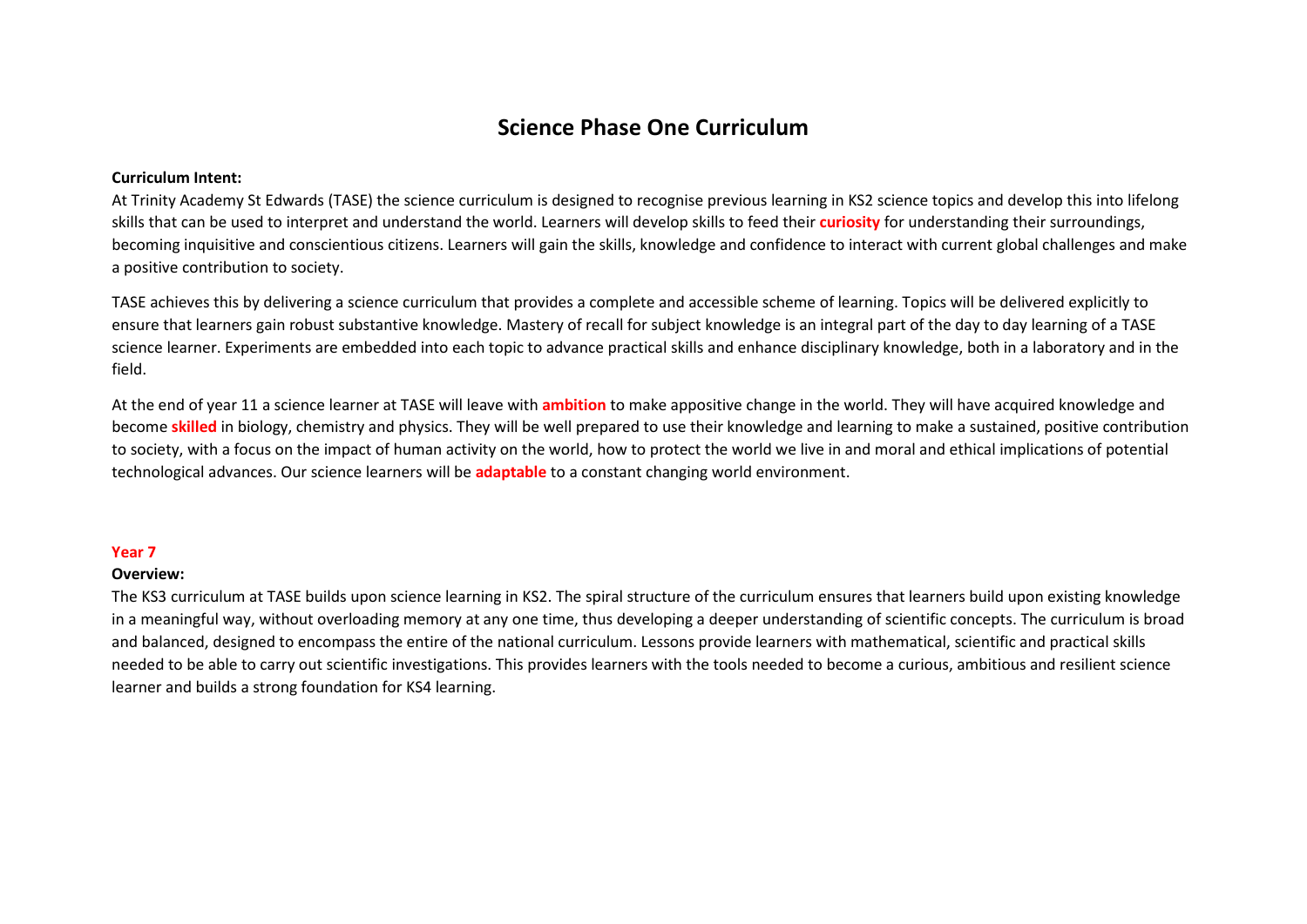| <b>Content:</b> |  |
|-----------------|--|
|                 |  |

| Content:                       |                                |                               |                               |                             |                             |  |  |  |
|--------------------------------|--------------------------------|-------------------------------|-------------------------------|-----------------------------|-----------------------------|--|--|--|
| Term 1                         | Term <sub>2</sub>              | Term <sub>3</sub>             | Term <sub>4</sub>             | Term 5                      | Term 6                      |  |  |  |
| <b>Biology</b> - Organs, cells | <b>Biology</b> - Nutrition and | <b>Biology - Gas Exchange</b> | <b>Biology</b> - The skeleton | <b>Biology</b> - Plant      | <b>Biology</b> - Transport  |  |  |  |
| and Microscopes.               | <b>Diet</b>                    | <b>Chemistry - Chemical</b>   | and Muscles.                  | Reproduction                | <b>Systems</b>              |  |  |  |
| <b>Chemistry - States of</b>   | <b>Chemistry - The</b>         | <b>Reactions</b>              | <b>Chemistry - Acids and</b>  | <b>Chemistry - The Rock</b> | <b>Chemistry - Chemical</b> |  |  |  |
| <b>Matter</b>                  | <b>Periodic Table</b>          | <b>Physics - Gravity</b>      | <b>Alkalis</b>                | Cycle                       | <b>Reactions 2</b>          |  |  |  |
| <b>Physics - Forces</b>        | <b>Physics</b> - Forces and    |                               | <b>Physics - Earth's</b>      | <b>Physics - Observed</b>   | <b>Physics - Sound</b>      |  |  |  |
|                                | their Effects                  |                               | <b>Magnetic Field and</b>     | <b>Waves</b>                |                             |  |  |  |
|                                |                                |                               | <b>Seasons</b>                |                             |                             |  |  |  |
| Biology - Organs, cells        | <b>Biology - Nutrition and</b> | <b>Biology - Gas Exchange</b> | <b>Biology - The skeleton</b> | <b>Biology - Plant</b>      | <b>Biology - Transport</b>  |  |  |  |
| and Microscopes.               | <b>Diet</b>                    | This unit build on            | and Muscles.                  | Reproduction                | <b>Systems</b>              |  |  |  |
| This topic builds on           | This topic recaps the 5        | previous learning             | This unit looks at the        | This topic build on         | The role of the heart is    |  |  |  |
| previous knowledge of          | food groups and                | about the respiratory         | function of the               | previous learning of        | studied in detail,          |  |  |  |
| organs and organ               | introduces learners to         | system, introducing           | skeleton and muscles          | the structure of a          | learners will be able to    |  |  |  |
| system and introduces          | the 7 nutrients and            | learners to the               | and introduces                | flower, learners dissect    | describe the flow of        |  |  |  |
| the concept of cells.          | their roe in a healthy         | mechanism of                  | learners to antagonistic      | flowers and identify        | blood through the           |  |  |  |
| Learners use                   | diet. Practical                | breathing and diffusion       | muscle pairing to allow       | and name the male           | body of a mammal.           |  |  |  |
| microscopes and                | investigations are             | in plants and animals.        | movement.                     | and female parts of a       | Learners are                |  |  |  |
| prepare an onion cell          | carried out to                 |                               |                               | flower. The unit            | introduced to xylem         |  |  |  |
| specimen for                   | determine the energy           | <b>Chemistry - Chemical</b>   | <b>Chemistry - Acids and</b>  | finishes looking at seed    | and phloem for              |  |  |  |
| observation.                   | content of different           | <b>Reactions</b>              | <b>Alkalis</b>                | formation and               | transport in plants.        |  |  |  |
|                                | foods.                         | This topic looks at the       | Learners will gain skills     | dispersal in a range of     |                             |  |  |  |
| <b>Chemistry - States of</b>   |                                | signs of a chemical           | to identify substances        | plant species.              | <b>Chemistry - Chemical</b> |  |  |  |
| <b>Matter</b>                  | <b>Chemistry - The</b>         | reaction. Learners will       | as either acid or alkali      |                             | <b>Reactions 2</b>          |  |  |  |
| This topic builds on           | <b>Periodic Table</b>          | carry out simple              | and understand the            | <b>Chemistry - The Rock</b> | This unit introduces        |  |  |  |
| prior learning about           | This topic introduces          | reactions to make             | dangers of working            | Cycle                       | the concept of              |  |  |  |
| solids, liquids and            | learners to the history        | observations and are          | with chemicals.               | Learners will identify      | conservation of mass        |  |  |  |
| gases and introduces           | of the periodic table          | introduced to                 |                               | different types of rock     | and learners carry out      |  |  |  |
| the particle model.            | and how the modern             | combustion and                | <b>Physics - Earth's</b>      | and study In detail the     | investigations to show      |  |  |  |
| Learners carry out a           | periodic table was             | oxidation as chemical         | <b>Magnetic Field and</b>     | formation of each type.     | that reacting masses        |  |  |  |
| practical investigation        | constructed. Learners          | reactions.                    | <b>Seasons</b>                | Learners are                | are equal to products       |  |  |  |
| to determine the               | become familiar with           |                               |                               | introduced to the           | in chemical reactions.      |  |  |  |